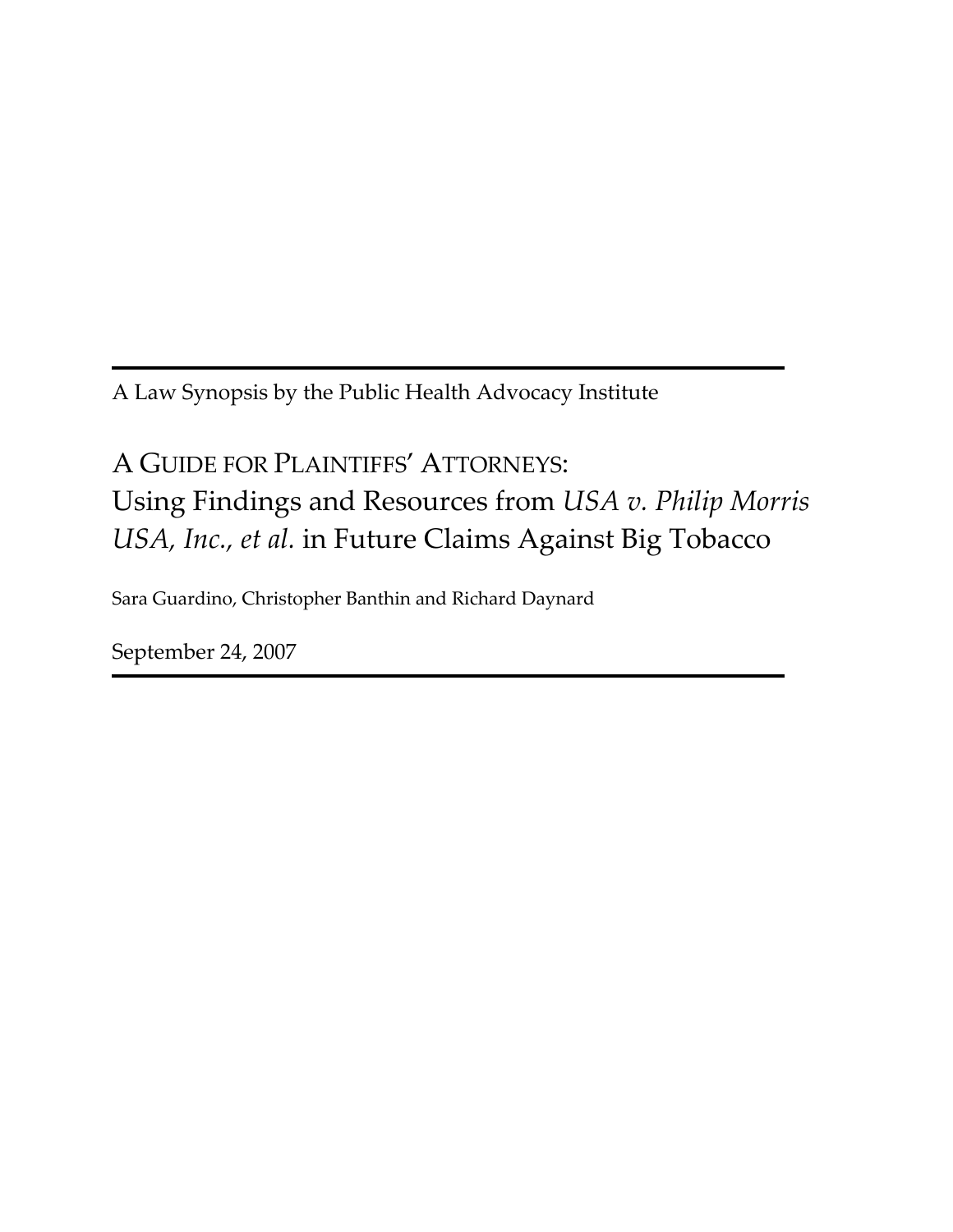Copyright© 2007 by the Public Health Advocacy Institute

#### **For further information, please contact us:**

102 The Fenway, Suite 117 Boston, MA 02115 617.373.2026 (phone) 617.373.3672 (fax) http://www.phaionline.org

This publication was made possible by a Substance Abuse Policy Research Program grant from the Robert Wood Johnson Foundation. The authors thank Chelsea Loughran for her research assistance.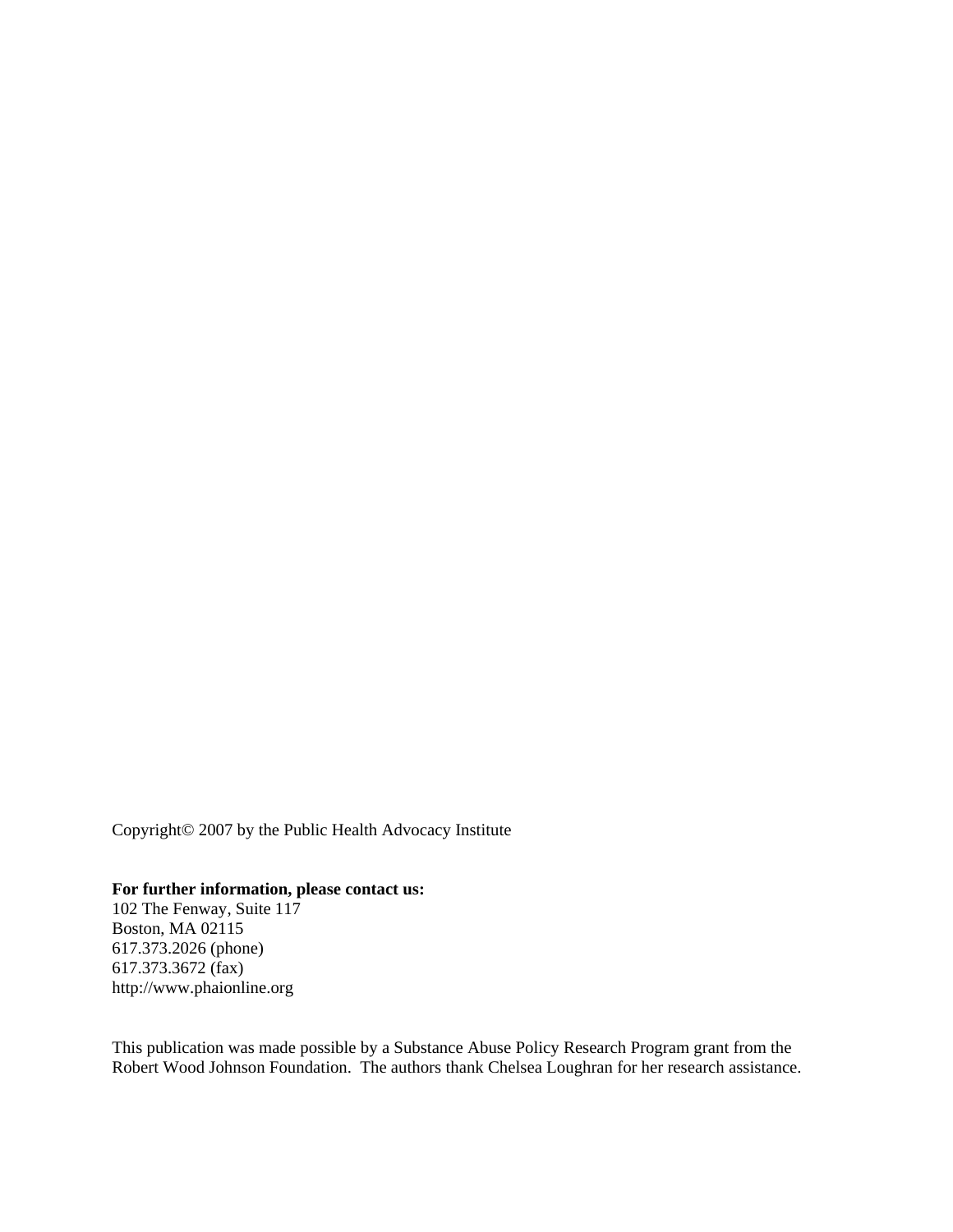### A GUIDE FOR PLAINTIFFS' ATTORNEYS: Using Findings and Resources from *USA v. Philip Morris USA, Inc., et al.* in Future Claims Against Big Tobacco

#### Sara Guardino, Christopher Banthin & Richard Daynard

Ignoring everything but the goal of selling as many cigarettes as possible, the major American cigarette manufacturers (together, "the industry") designed and implemented one of the most extensive disinformation campaigns in this country's history. This campaign, aimed at convincing the public that smoking's link to disease was an "open controversy" despite the industry's knowledge to the contrary, was carried out "with a single-minded focus on [the industry's] financial success, and without regard for the human tragedy or social costs that success exacted."<sup>[1](#page-7-0)</sup> Meanwhile, cigarette smoking remains the single most preventable cause of premature death in the United States, with more than 400,000 Americans dying from cigarette smoking each year.<sup>[2](#page-7-1)</sup>

After seven years of litigation, the United States Department of Justice has proven in a landmark case ("DOJ case") that the industry members ("defendants") are racketeers under the civil provisions of the Racketeering and Corrupt Organizations Act ("RICO"), 18 U.S.C. §§ 1961-1968. Judge Gladys Kessler, who presided over the trial in the United States District Court for the District of Columbia, wrote a lengthy opinion that opens a window into the industry as it operates today, with nearly 1,500 pages of findings of fact meticulously documenting the industry's racketeering activities. Over 235 pages alone, for example, provide a detailed description of the industry's youth marketing activities. One of Judge Kessler's most significant findings is that the industry is likely to continue its wrongdoing if substantial steps are not taken to change the manner in which it is overseen. Although the remedies Judge Kessler ordered are stayed pending appeal, the case remains an important statement in favor of public health.

Litigation against the tobacco industry can be a powerful public health tool. Courts can, for example, order manufacturers to change their practices or can order damage awards that cause increases in cigarette prices and, in turn, a reduction in youth smoking. Even suits that result in verdicts for the defendants can raise public awareness of the tobacco industry's wrongdoing and can unearth valuable documents through the discovery process. Despite these positive aspects of litigation, individual plaintiffs in tobacco-related lawsuits traditionally have faced uphill battles against industry defendants, who often possess far superior resources. The industry defendant often has been able to use such resources to conduct "scorched earth" litigation campaigns, crippling plaintiffs both financially and emotionally. However, class actions and government lawsuits have helped balance the scales and have resulted in outcomes such as the Master Settlement Agreement<sup>[3](#page-7-1)</sup> (between forty-six states and the major United States tobacco manufacturers) and now Judge Kessler's decision in the DOJ case. Using a decision such as Judge Kessler's to aid future plaintiffs, especially individual plaintiffs in smoking and health cases, can extend the usefulness of that decision and can help balance the inequity of resources between the plaintiff and the industry defendant.

In this regard, Judge Kessler's opinion can be used in several ways. First, the case provides plaintiffs' attorneys with a "roadmap" to bringing a successful case on many prominent tobacco control issues. Second, there is a potential that the opinion may be used to preclude tobacco industry defendants from re-litigating certain issues in future cases through the doctrine of collateral estoppel. Finally, the case is a valuable source of information for plaintiffs' attorneys as it is rich with citations to documents and transcripts of depositions and trial testimony, many of which are publicly available on the internet.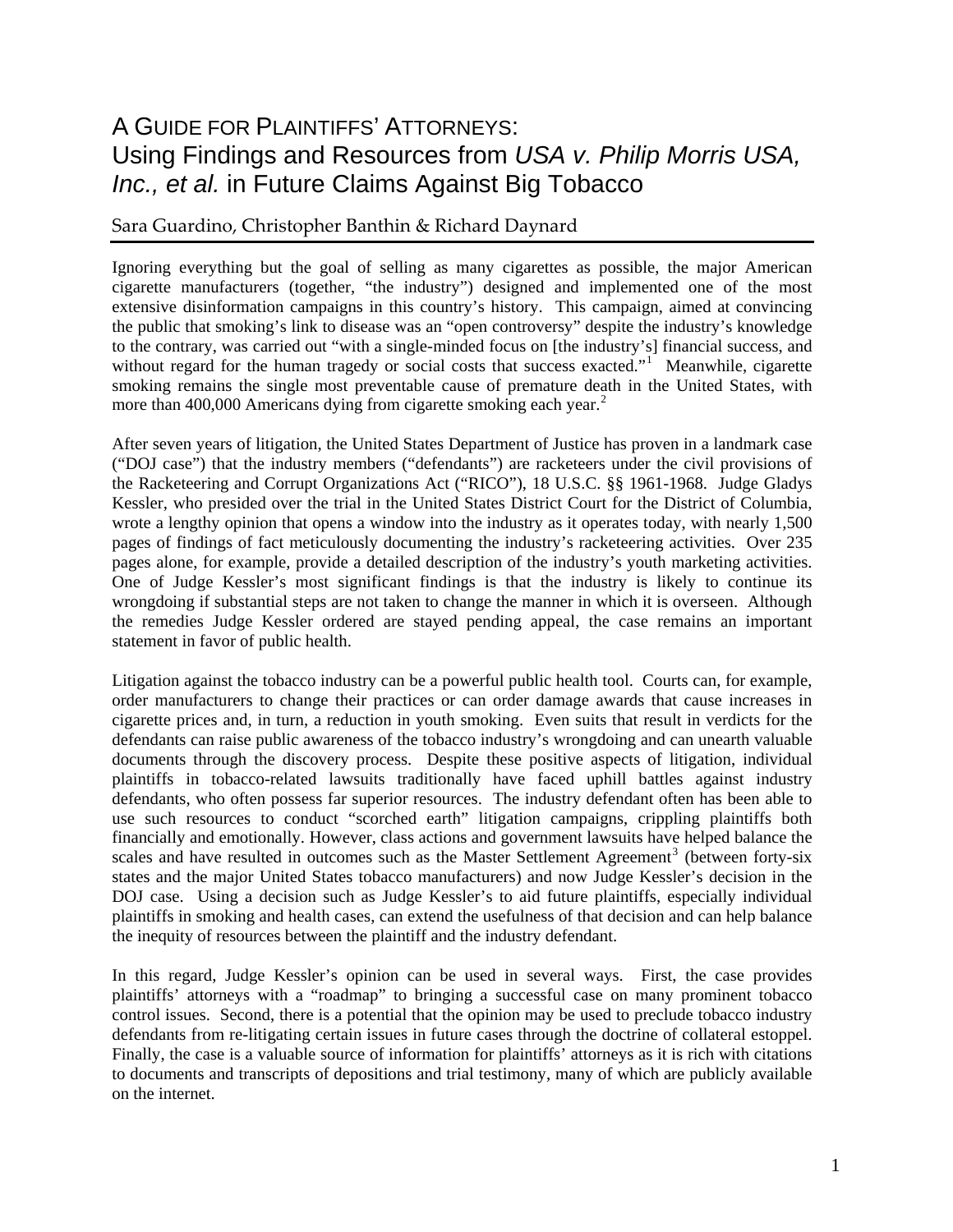### **Roadmap to a Successful Case**

Judge Kessler's opinion concluded that the defendants are racketeers who "repeatedly, consistently, and vigorously – and falsely – denied the existence of any adverse health effects from smoking" and that they "mounted a coordinated, well-financed, sophisticated public relations campaign to attack and distort the scientific evidence demonstrating the relationship between smoking and disease, claiming that the link between the two was still an 'open question."<sup>[4](#page-7-1)</sup> The opinion touched on many key issues that are common in tobacco litigation. Specifically, Judge Kessler made the following major conclusions regarding defendants' scheme to defraud consumers and potential consumers of cigarettes:

- Defendants Have Falsely Denied, Distorted and Minimized the Significant Adverse Health Consequences of Smoking for  $Decades^5$  $Decades^5$
- [Various Industry Wrongdoings Regarding] The Addictive Properties of Nicotine $<sup>6</sup>$  $<sup>6</sup>$  $<sup>6</sup>$ </sup>
- Nicotine "Manipulation": Defendants Have Falsely Denied that They Can and Do Control the Level of Nicotine Delivered In Order to Create and Sustain Addiction<sup>[7](#page-7-1)</sup>
- Defendants Falsely Marketed and Promoted Low Tar/Light Cigarettes as Less Harmful than Full-Flavor Cigarettes in Order to Keep People Smoking and Sustain Corporate  $Re$ venues $8$
- From the 1950s to the Present, Different Defendants, at Different Times and Using Different Methods, Have Intentionally Marketed to Young People Under the Age of Twenty-One

in Order to Recruit "Replacement Smokers" to Ensure the Economic Future of the Tobacco Industry<sup>[9](#page-7-1)</sup>

- Defendants Have Publicly Denied What They Internally Acknowledged: that ETS [Environmental Tobacco Smoke, or secondhand smoke] Is Hazardous to Nonsmokers<sup>[10](#page-7-1)</sup>
- At Various Times, Defendants Attempted to and Did Suppress and Conceal Scientific Research and Destroy Documents Relevant to Their Public and Litigation Positions<sup>[11](#page-7-1)</sup>

Plaintiffs' attorneys who base a claim against an industry defendant on one or more of the above issues can greatly benefits from Judge Kessler's clear, articulate arguments. For example, in her section on low tar/light cigarettes, Judge Kessler laid out her argument as follows:

- (1) Low Tar/Light Cigarettes Offer No Clear Health Benefit over Regular Cigarettes
- (2) Based on Their Sophisticated Understanding of Compensation, Defendants Internally Recognized that Low Tar/Light Cigarettes Offer No Clear Health Benefit
	- (a) Defendants Internally Recognized that Low Tar Cigarettes Are Not Less Harmful Than Full-Flavor **Cigarettes**
	- (b) Internally, Defendants Had an Extensive and Sophisticated Understanding of Smoker Compensation
- (3) Defendants Internally Recognized that Smokers Switch to Low Tar/Light Cigarettes, Rather than Quit Smoking, Because They Believe They Are Less Harmful
	- (a) Defendants Recognized that Smokers Choose Light/Low Tar Cigarettes for a Perceived Health Benefit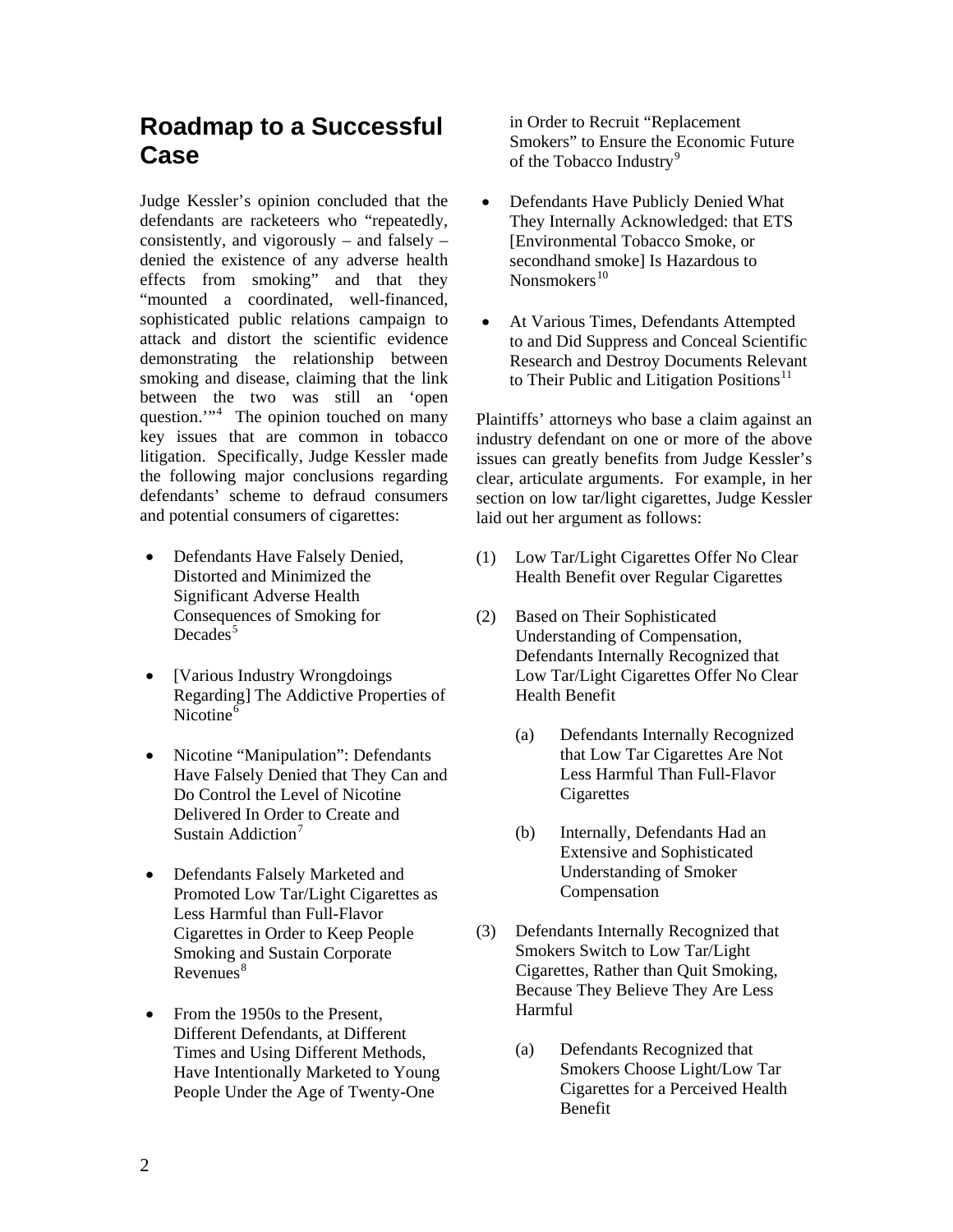- (b) Defendants Internally Recognized that Smokers Rely on the Claims Made for Low Tar/Light Cigarettes as an Excuse/Rationale for Not Quitting Smoking
- (4) Despite Their Internal Knowledge, Defendants Publicly Denied that Compensation Is Nearly Complete and that the FTC Method<sup>[i](#page-4-0)</sup> is Flawed
- (5) Despite Their Internal Knowledge, Defendants' Marketing and Public Statements About Low Tar Cigarettes Continue to Suggest that They Are Less Harmful than Full-Flavor  $Cigareq$ ttes<sup>[12](#page-7-1)</sup>

Voluminous documents and deposition and trial transcripts, most of which are available publicly, supported each of these points. Judge Kessler similarly distilled her arguments for each of the other key areas in which she found that Defendants had engaged in fraud. The opinion's Table of Contents provides a useful outline of these arguments for each issue. Attorneys bringing a case on one or more of these issues are advised to consult the Table of Contents as a starting point to understanding the layout of Judge Kessler's successful argument in that area.

### **Potential Collateral Estoppel Effect of Judge Kessler's Decision**

In addition to its usefulness as a roadmap to a successful lawsuit, Judge Kessler's opinion may provide plaintiffs' attorneys with another, and perhaps more powerful, weapon in the war against big tobacco. The doctrine of preclusion works to prevent repeat litigation by maintaining the finality

 $\overline{a}$ 

of an earlier judgment. Issue preclusion, known as collateral estoppel, maintains that a "[w]hen an issue of fact or law is actually litigated and determined by a valid and final judgment, and the determination is essential to the judgment, the determination is conclusive in a subsequent action  $\dots$ , whether on the same or a different claim.<sup>3</sup> The doctrine bars a party from The doctrine bars a party from relitigating an issue "even if the second action differs significantly from the first one."<sup>[14](#page-7-1)</sup>

In many jurisdictions, the doctrine applies to both mutual and nonmututal parties.<sup>[15](#page-7-1)</sup> Thus, a plaintiff (such as a smoking and health plaintiff) may seek to estop a defendant (such as a tobacco company) from re-litigating those issues that the defendant previously litigated and lost against a different plaintiff.

Because only those issues that were essential to Judge Kessler's decision will have a preclusive effect, it is necessary to examine carefully the essential elements of a plaintiff's current or future claim as well as the material issues Judge Kessler addressed in finding the defendants in the DOJ case liable under RICO. Such a determination will need to be made on a caseby-case and issue-by-issue basis. Future suits that may benefit from collateral estoppel include those claiming a RICO violation, misrepresentation, fraud/fraudulent concealment, negligence, or breach of warranty.

It is important to note some potential limitations to using Judge Kessler's decision to preclude future relitigation of the same issues. First, the decision is currently being appealed to the United States Supreme Court by both parties. Because the use of issue preclusion is dependent upon the status of the original judgment, it may seem premature to raise such an argument while reversal remains possible. However, the DOJ case was litigated over a period of seven years and tried over a period of almost nine months, with both sides having ample opportunity to present their cases and with the resulting language of the judicial opinion and determination of issues being far from tentative. Additionally, according to Section 16 of the Restatement (Second) of Judgments, "a judgment based on an earlier judgment is not

<span id="page-4-0"></span><sup>&</sup>lt;sup>i</sup> The "FTC Method" refers to the Federal Trade Commission's method of testing a cigarette's tar and nicotine content using a machine.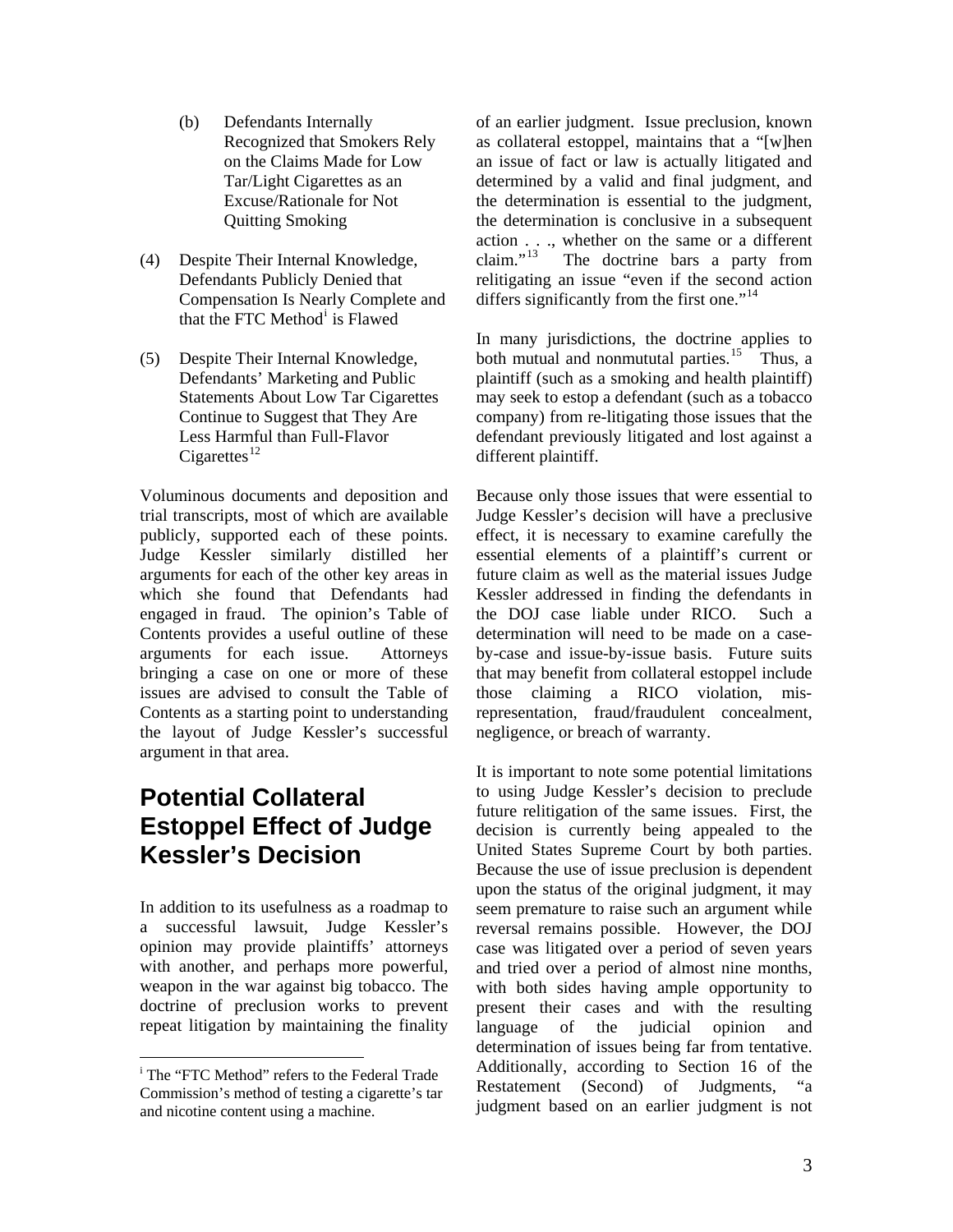nullified automatically by reason of setting aside, or reversal on appeal, or other nullification of that earlier judgment  $\dots$ <sup>[16](#page-7-1)</sup> The comments to Section 16, however, do make it clear that if the earlier judgment is set aside, there is a strong basis for arguing that any subsequent judgment based on that judgment should be set aside as well. Thus, the case's appeal status does leave open the possibility that the finality requirement will not be met.

Next, some states do not allow non-mutual collateral estoppel – i.e., they require that *both* parties in the present action were also parties in (or in privity with parties in) the earlier litigation. Attorneys are advised to check the rule in their particular jurisdiction. Federal law has no mutuality requirement.<sup>[17](#page-7-1)</sup>

Finally, despite the logical possibility of asserting collateral estoppel in the wake of Judge Kessler's opinion, at least one court has been unwilling to entertain it in the realm of tobacco litigation. In a civil RICO class action suit brought in a federal court in New York by private citizens seeking \$200 billion on behalf of a class of "light cigarette" smokers, the plaintiffs asserted an estoppel argument on the issue of defendants' misleading and harmful marketing strategies for the sale of such<br>cigarettes.<sup>18</sup> Because this case was Because this case was subsequent to Judge Kessler's opinion in the DOJ case, and because it raised identical issues regarding the defendants' deceptive conduct with respect to light cigarettes, plaintiffs attempted to bar defendants from relitigating their liability for fraud and intentional misrepresentation of the health effects of light cigarettes.<sup>[19](#page-7-1)</sup>

Judge Weinstein, however, declined to apply collateral estoppel in this particular case. He found that given a number of procedural nuances facing the defendants, $\ddot{h}$  the court must decline the application for preclusion as "the fairness of its application in the present instances is questionable." $^{20}$  $^{20}$  $^{20}$  He indicated. however, that the doctrine may be available in other cases. For example, he agreed that apart from the procedural reasons he outlined, "there is a strong argument for offensive collateral estoppel in this case. Present plaintiffs make identical allegations to those made in *United States v. Philip Morris* and bring their suit under the identical statute."<sup>[21](#page-7-1)</sup> He also found that the posture of the previous action was identical to the one before him, as was the "extent of the litigation, the competence and experience of defense counsel, and the availability of evidence  $\ldots$ ."<sup>[22](#page-7-1)</sup> He also found that "[a]t least some of the issues in the previous case  $-$  e.g., the existence of defendants' enterprise, the deception of the public – were necessary to support the verdict."<sup>[23](#page-7-1)</sup> Judge Weinstein actually went so far as to outline the matters "in direct issue" in both cases, as follows:

- (1) Defendants devised and executed a scheme to defraud consumers by falsely denying, distorting, and minimizing the significant adverse health consequences of smoking.
- (2) Despite their knowledge that "light" cigarettes provide no clear health benefit, defendants falsely marketed and promoted "light" cigarettes as less harmful than regular cigarettes in order to keep their customers smoking and sustain corporate revenues. This plan was successful.
- (3) Defendants attempted to and did suppress and conceal scientific research and destroy documents relevant to their public and litigation positions.<sup>[24](#page-7-1)</sup>

Thus, while Judge Weinstein would not allow collateral estoppel due to questions of fairness in that particular case, he did not find it to be an impossible or meritless claim to raise. His decision thus should not necessarily preclude the possibility of plaintiffs using the doctrine under appropriate circumstances.

 $\overline{a}$ 

 $\overline{a}$ 

<span id="page-5-0"></span> $\ddot{a}$  Such issues were: (1) one of the defendants, Liggett, was a prevailing party in the DOJ case; (2) estoppel based on a single recent victory would be inappropriate; and (3) application of

collateral estoppel would not increase judicial efficiency in this particular case.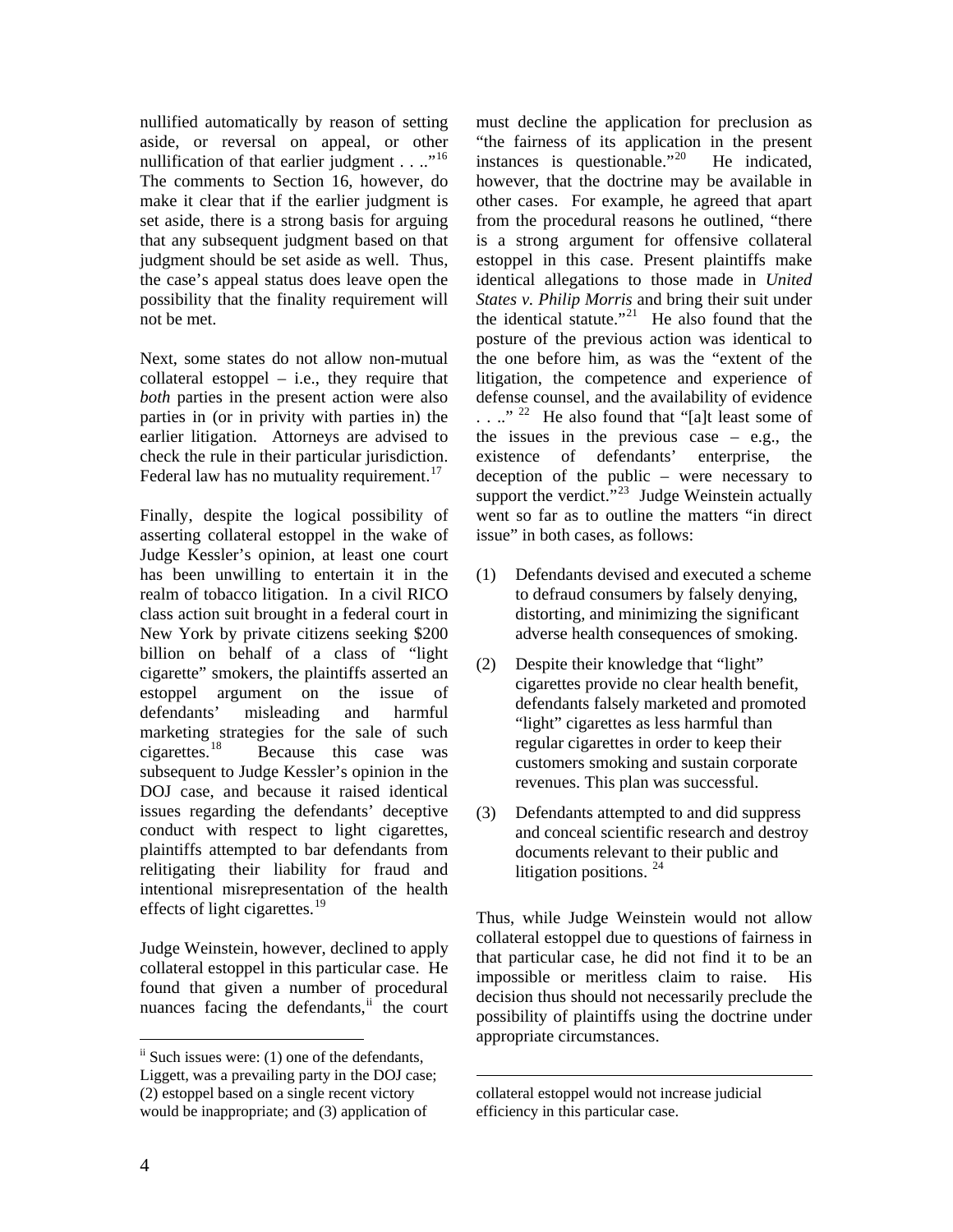## **Online Resources**

The following are online sources of valuable information related to the trial. They provide copies of: trial exhibits; transcripts of depositions, testimony and opening and closing statements; key filings, brief and orders; and trial summaries.

#### **Tobacco Documents Online**

US v PM, U.S. and Joint Accepted  $&$ Offered Trial Exhibits Overview Database (http://tobaccodocuments.org/pm\_ex) This is a set of both the offered and accepted U.S. and joint trial exhibits. The documents are not titled or indexed, but they have been coded using OCR (optical character recognition) and thus can be searched for key words or phrases. A document can also be found using its document code, which is cited in Judge Kessler's opinion. The database contains complete search instructions. Users need to register to search for documents.

DATTA: Deposition and Trial Testimony Archive

(http://tobaccodocuments.org/datta)

This data set contains numerous depositions, trial testimony and opening and closing statements from the trial. Note that some transcripts are rough copies and others may be marked as "confidential" although they no longer retain that status. Users need to register to search for documents.

#### **United States Department of Justice**

(http://www.usdoj.gov/civil/cases/tobacco2) This website contains links to key filings, brief and orders and well as to the direct written testimony of all the Department of Justice's witnesses.

#### **Tobacco Products Liability Project**

Special Web Supplement (http://wwwtplp.org/doj)

This site contains a succinct law synopsis and analysis of Judge Kessler's opinion and order. It also contains a useful pre-trial

backgrounder as well as a backgrounder and commentary on the court of appeal's interlocutory decision in this case that eliminated the potential remedy of disgorgement.

#### **Tobacco On Trial Blog**

(http://www.tobacco-on-trial.com)

This is the personal blog of Gene Borio, a tobacco control advocate who attended the trial on a daily basis. It contains fascinating accounts of in-court happening and also provides links to many court filings, documents, depositions and trial transcripts. Note: you must scroll down to the end of the page to view the blog's table of contents.

#### **Campaign for Tobacco Free Kids**

(http://www.tobaccofreekids.org/reports/doj) This website contains links to trial-related documents and background materials, including documents filed by public health interveners, a lawsuit timeline and a Frequently Asked Questions section.